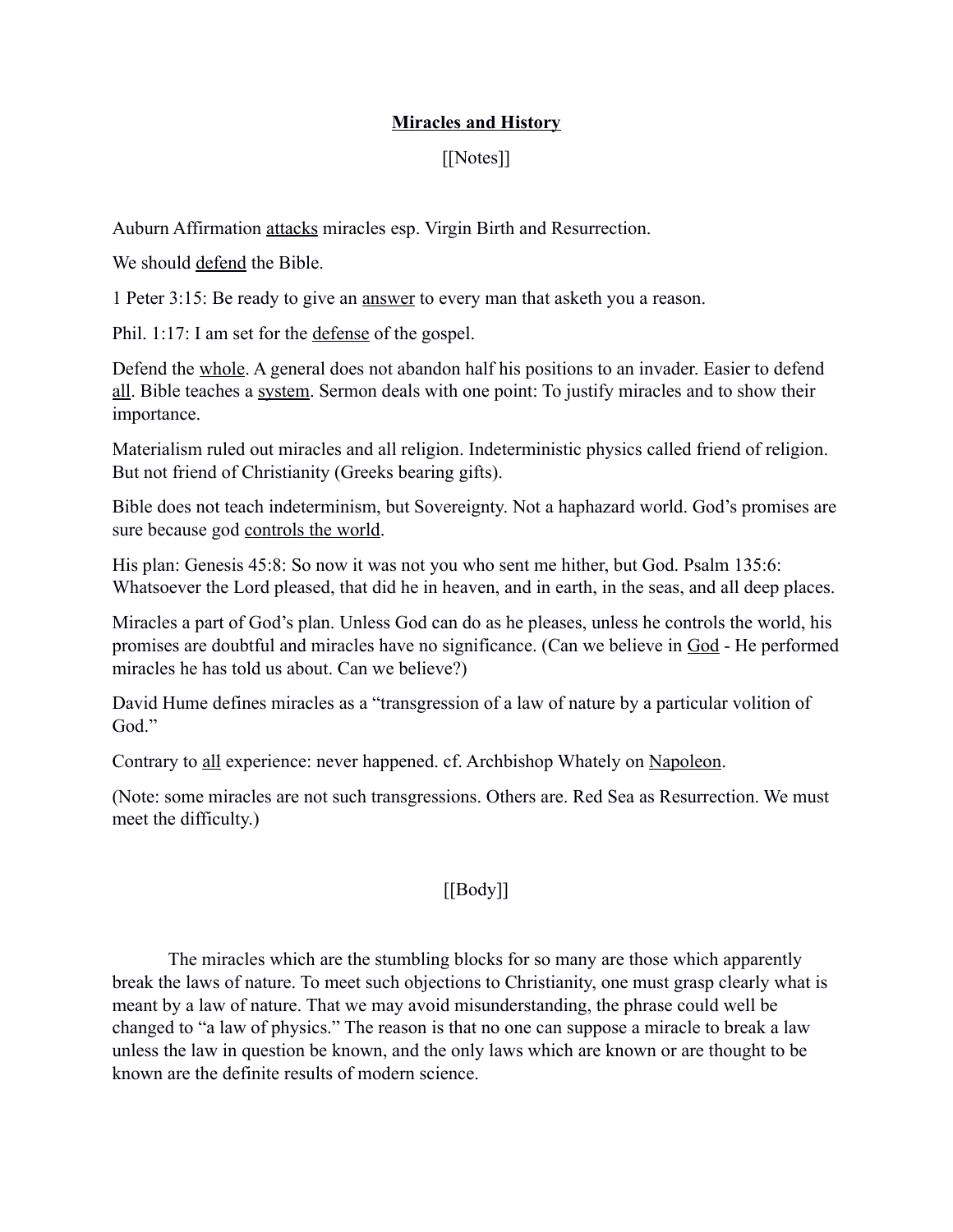In the next place, before we can compare miracles and laws we ought to know how a scientist comes by his laws. Now, without becoming too technical, let it be stated that the empirical data with which the physicist works, the observations which he actually makes, are inexact. His readings always include a variable error. This means that while empirical observation always fixes limits between which the law must be made, empirical observation never discovers any one law. The observations set limits, but the actual, definite, mathematical law depends on the choice of the scientist. He may choose a law for personal, or aesthetic, or moral reasons, but he chooses the law rather than discovers it.

In the next place, the miracles which the Christian is interested in defending, lie outside the range of experiment. They do not directly concern the motions of hypothetical point-centers of force. Rather they are events of history, just as the defeat of Napoleon at Waterloo. Science has just as much and just as little to do with miracles as with Napoleon. No event of history satisfies the artificial conditions of a physics laboratory.

Finally, therefore, we suggest that in addition to experiment in a laboratory, the scientist in choosing which law he wants should first consult history and after determining by historical evidences what has happened should then choose his laws within the limits of historic actuality. The non-Christian scientist, so it seems to me, proceeds by a reverse and absurd method. He chooses his law to suit himself and then rewrites history to suit his law. I must say that I do not believe that physical science is so advanced as to be able to reconstruct history from laboratory observations.

Even in the case of more ordinary occurrences, the laws of physics do not describe what common opinion considers to be nature itself. The law of the pendulum assumes that the mass of the pendulum is concentrated at a mathematical point and that it swings on a tensionless string from a frictionless point. No such pendulum has ever existed in the visible world. If then the swinging of the pendulum of a grandfather's clock occurs without being invalidated by a law physics, a law well known and mathematically exact, why should the Resurrection of Christ be adjudged impossible through a law entirely unknown and never even approximated. Rather, just as the law of the pendulum has its limits set by real occurrences, so this supposed universal law of physics, if it ever be formulated, will have its limits set by the historical fact of Christ's **Resurrection** 

The question of miracles therefore is not so much a scientific question as it is an historical question.

## [[More Notes]]

Some miracles relatively unimportant but Virgin Birth and Resurrection important. Aside from the desire to disbelieve in miracles, the attack on the Virgin Birth centers on the account in Luke 2:1- and the Roman census. Objections: (1) There was no census, (2) There was but it did not extend to Palestine, (3) Even if it had, Joseph and Mary would not have gone to Bethlehem, (4) No census before A.D. 6, (5) Quirinius was not governor during Herod's life time.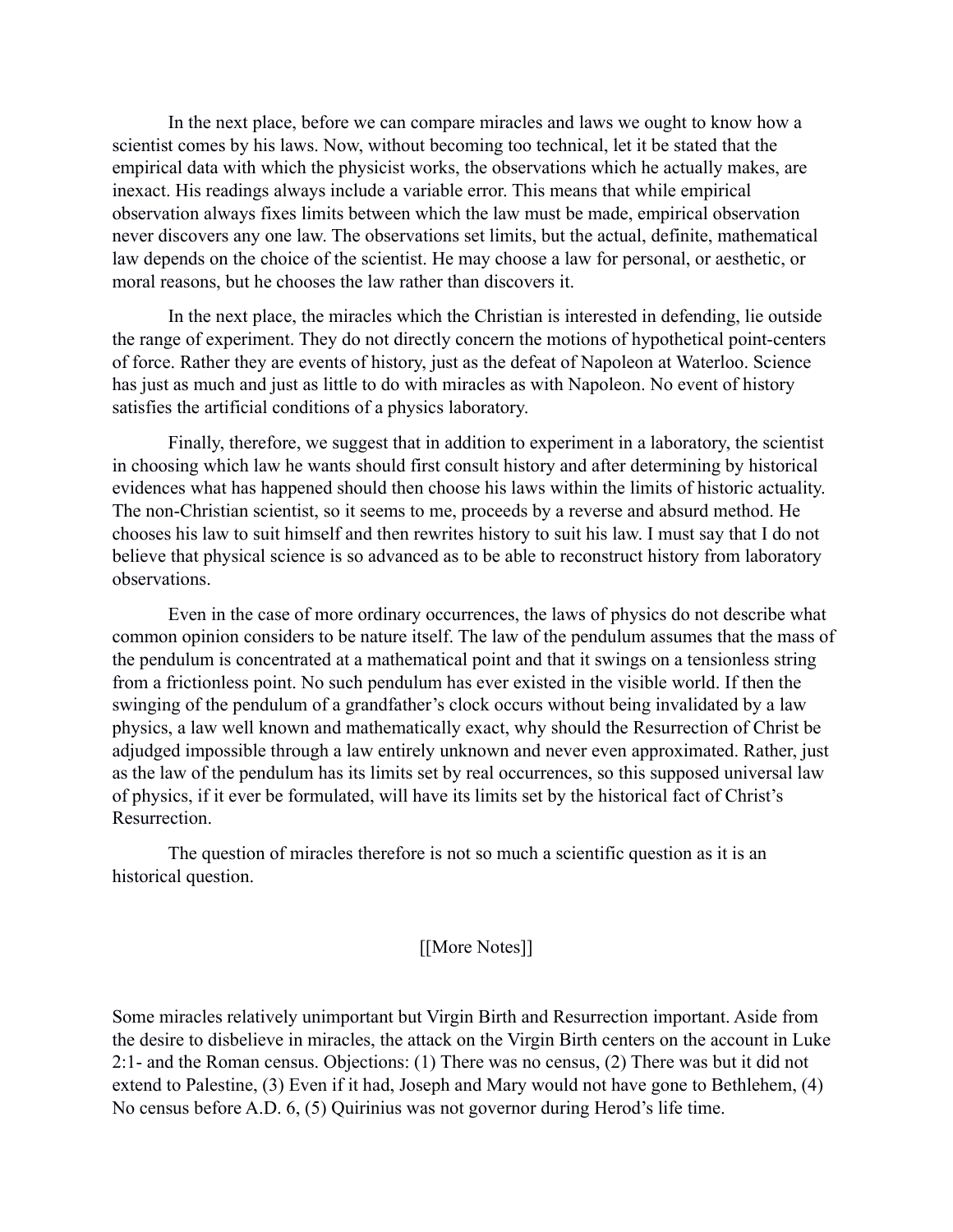Sir William Ramsay – on Galatians, archaeologists.

Virgin Births in pagan religions – J.G. Machen

Virgin Birth important – essential to a [[?]] Christianity

But the Resurrection is of supreme importance – stands out above all other miracles.

1 Cor. 15:17: If Christ be not raised, your faith is vain.

In Acts: Twelfth apostle chosen as a witness to the Resurrection. Every sermon mentions the Resurrection.

Better attested historically than most ancient history. 500 witness – hallucinations for 40 days and never again?! Five written accounts (not five for Caesar's Wars). Change of Sabbath = required a tremendous [[?]]

Discrepancies: Dr. George A. Buttrick – Madison Avenue Presbyterian Church, "The Christian Fact and Modern Doubt."

Angels: Matthew has one angel outside sitting, Mark has one angel inside sitting, Luke has two angles inside standing. This requires merely average intelligence but Buttrick thinks it casts doubt on the Resurrection.

To accept Xenophon, Thucydides, and reject Matthew, Luke, Paul is merely religious prejudice. Because the Resurrection is so outstanding, all the miracles are essential to Christianity.

Bible a record of God's redemptive acts for men – intervention in history. Hence to deny miracles = to deny that God redeems.

Christianity an historical religion. Philosophy and science deal with the abstract or the repeated. Christianity insists on unique events. Once for all. Crucifixion. Resurrection = a judgment. Stoics on Mars Hill.

We look back to past events: Creation, Flood, Exodus, Crucifixion. Look forward to Christ's return and the Consummation.

Rethinking missions removes significance from the past but most obviously, as Dr. Machen said, has no hope for the future. It does not look for intervention but trusts forces now at work.

The Christian Church was begun in the face of great opposing forces – persecution – It was like a little boat launched on a stormy sea. Today also the Church of Christ is tossed by the billows of a perilous present, and buffeted by the waves of unbelief, is sailing to an unknown future. Master, carest thou not that we perish? Like a little boat we launch on the ocean of the unknown future, buffeted by the world of opposition. Master,

Carest thou not that we perish

How canst thou lie asleep

When each moment so madly is threatening